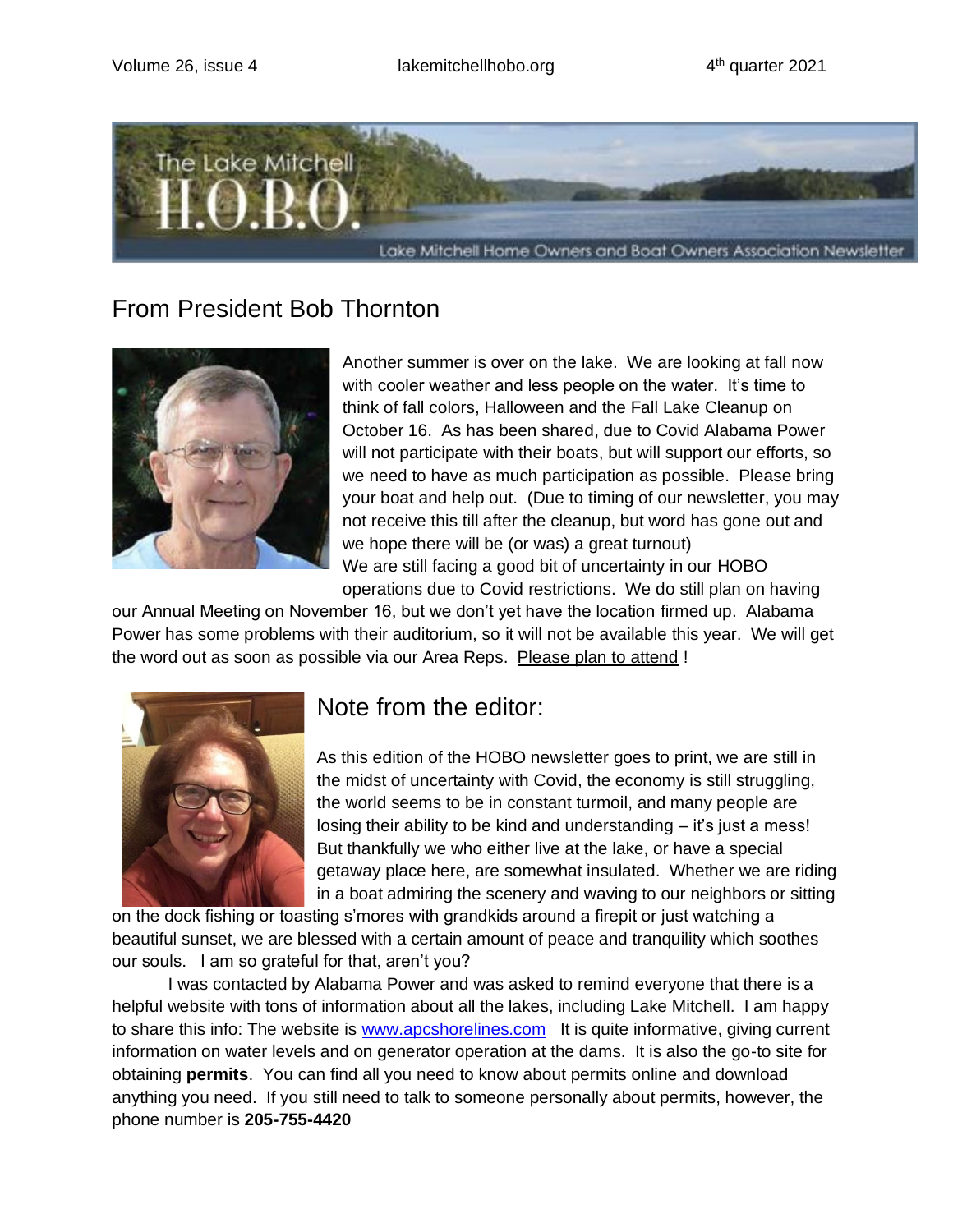# *NEWS FROM OUR AREA REPS --*

### **Area 3 –Bryan and Terrie Morgan**

All is well on south Cargile Creek and our thoughts and prayers continue for our across the creek neighbors as they recover from being hit by the tornado this year. We encourage everyone to participate in this month's clean-up day as HOBO continues the job of keeping Lake Mitchell safe and clean for everyone to enjoy.

## **Area 4 – Vickie Griffith and Susie Orr**

We are going to have the **Lake Mitchell Fall Cleanup** Saturday, Oct. 16. We will meet at Higgins Ferry Pavilion at 8:00 and be through by 11:30. Bring your boat or ride with others! Meet new friends! A great experience is to bring kids and grandkids! Feel free to enjoy your own picnic at the pavilion at the end of cleanup. And if you can't make this date/time, you can certainly have your own clean-up time when you're at the lake.

Another very important date to reserve on your calendar is the **HOBO Annual Meeting** on Friday, November 12. We always have an interesting speaker, relevant lake topics, yummy refreshments & a lake merchandise pop-up shop. And don't forget those fabulous door prizes! More details soon!

I hope you're able to spend some time this fall at our beautiful lake and enjoy the everchanging colors this season. Please try to take part in the important clean-up and help keep our lake a place to enjoy. Let me know if you ever have any questions

### **Area 5 – Peggy Bullard**

Alabama Power did a test of the Lay and Mitchell dams sirens on Thursday, Sept. 30th. The sirens sounded at noon and were preceded by a voice announcement. These sirens are in place to warn residents living downstream of the dams in the unlikely event of a structural failure. Residents do not need to take any action when the annual siren test takes place. These sirens are located less than a mile downstream from the dams. They are separate from the horns on the dams, which warn the public about sudden water discharges when a turbine is activated or a spillway gate is open.

### **Area 9- Walnut Creek Peninsula - Joel and Betty Elam**

County Road 32 from the church to the bridge is still on the planning table to be paved. We want to continue our visits to Tony Wearren at Chilton County Road Department located at 272 Airport Lane, Clanton, Al, 35045. Please let Tony know we need to pave County Road 264.

In September 2021, we had a brief meeting with Central Access, which is the broadband internet subsidiary of Central Alabama Electric Co-op (CAEC). The meeting was held at Ken and Donna McElroy's house. Guest speakers were Chris Montgomery, Vice President of Central Access, and Jimmy Gray, Vice President of Engineering and Operations. Chris started the meeting by showing a map of people interested in internet. Our area was well represented but we still want to increase the numbers and get as many signed up as possible. It is recommended ALL peninsula residents sign up at centralaccess.com to express your interest in Internet broadband from Central Access.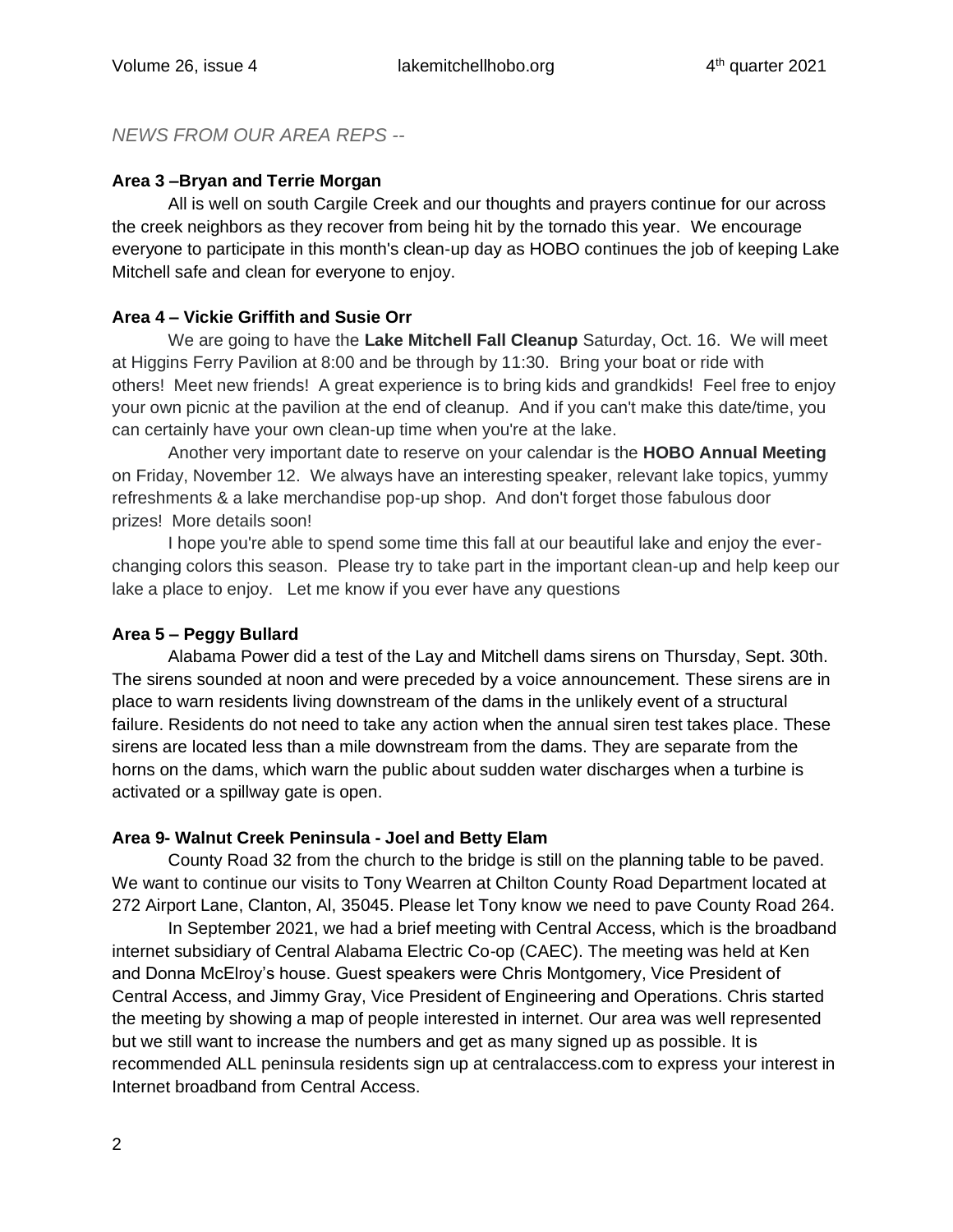

Jimmy Gray also explained that one of the biggest challenges for Central Access in the last year has been the ability to get materials. They do not foresee the supply chain to clear for another year or two. For the next year or two, cellular hotspots and satellite internet are probably our only internet options.

*Chris Montgomery & Jimmy Gray of Central Access conduct meeting in Area 9*

Please help keep Area 9 clean and keep our eyes open for our neighbors.

#### **Area 10 – Doug & Roxanne Martin**

Fall is almost here or is here by now. With the leaves changing, it becomes the best time of the year to be on Lake Mitchell. Plan the weekday and weekends as much as possible for lifetime memories. Especially focus on the weekend of Oct. 15th. Please participate in the Lake Mitchell cleanup scheduled for Saturday, October 16th at 8am. Cleanup bags are available at the Higgins Ferry Public launch and return those full bags on or before 11:30 am. It is a most rewarding time to participate in keeping our lake environment in tip-top shape. The extra benefit is spending time with great neighbors and bring a friend or two to share a special time.

For area 10 residents (member and non HOBO members) please send any updated contact information to Roxanne (roxypmartin@gmail.com) or myself (dougmartinua@gmail.com) to stay in touch with the latest news on lake activities. We all benefit from connected involved residents preserving Lake Mitchell.

For new residents, please stop by and say hello to Roxanne and I. We would love to meet and greet you. We have the aging wooden bear head on the gable of a cedar boathouse due south of Rock Island. For longer term residents, please offer any ideas on how HOBO can make things better. We look forward to seeing you this fall.

#### **Area 12 - Hatchett Creek and Pennamotley Creek: - Dave & Dianna Cassens**

Happy Fall ya'll!! The Fall Foliage Color on the Lake is looking like it's going to be beautiful this year! Hopefully you can come out and enjoy one of the beautiful October lake days! Eagle Point has really exploded this year with Phase II lake lots opening up with a new road on Eagle Point Trace and the infrastructure completed. Construction is beginning soon on 4 new homes in Eagle Point for the new lot owners.

Welcome Elliot and Amanda Robbins to The Preserve, as they purchased Bill and Sherry Watford's Cottage home this summer. They live in Birmingham and are enjoying their weekends at the lake with their three children.